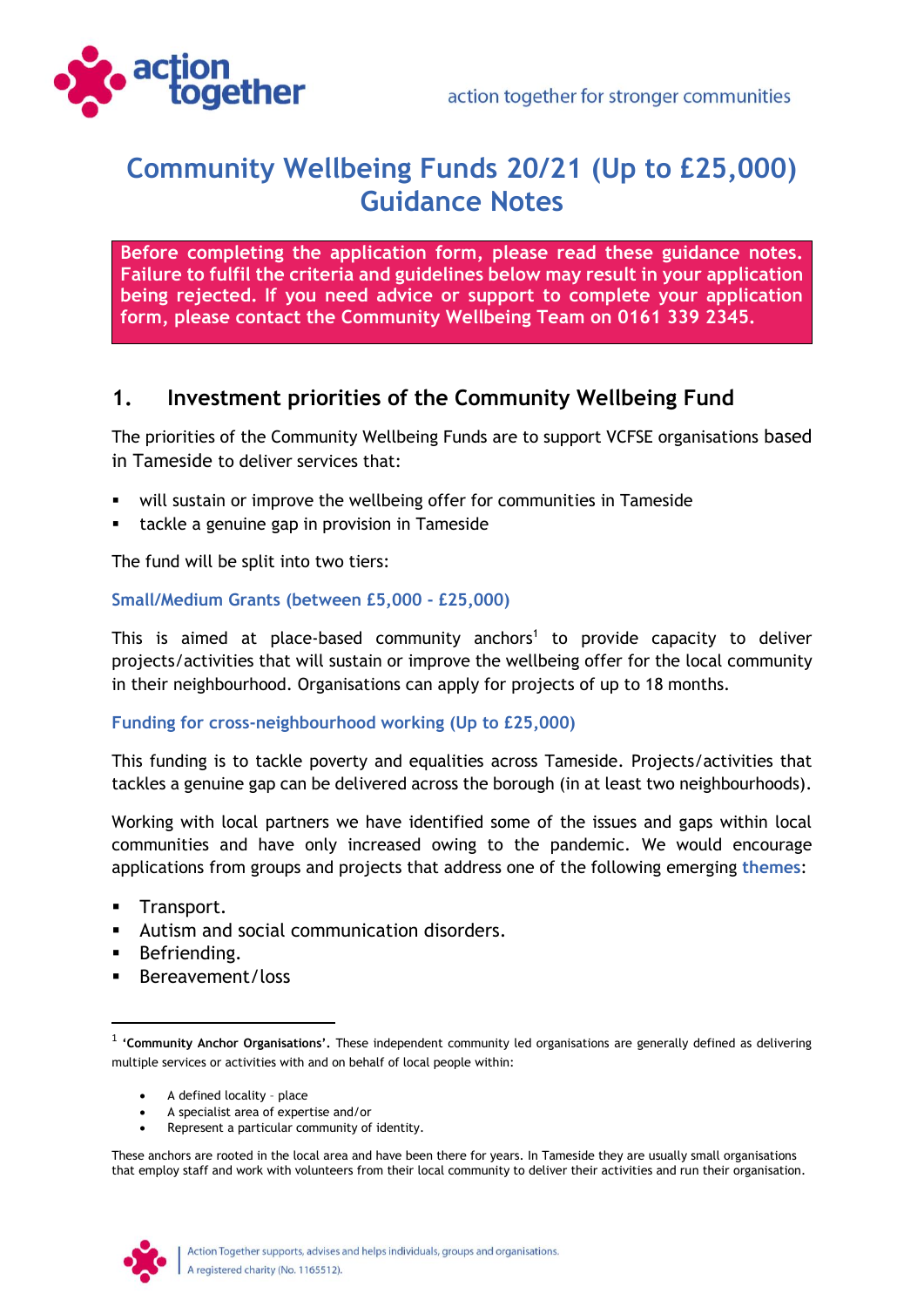

Hidden poverty.

Organisations can apply for projects of up to 18 months.

### **2. What will we fund?**

- **EXECT** New services or activities which meet Community Wellbeing priorities
- **Existing services or activities which create additional capacity**
- **Expansion of your service or activities into other areas within Tameside**
- **EXECTE:** Revenue costs for both specific projects and general running core costs\* including salaries, rent, training
- Reasonable capital costs (this will be at the panels discretion. Quotes may be required)

#### *\*Our position on 'Core Funding':*

- 'Core funding' is usually a grant that groups receive over a sustained period of time, probably *from the Local Authority/CCG to enable them to deliver a 'core activity', they use it to pay for capacity, overheads and delivery, which then enables them to attract additional funding from other sources so that they can 'bolt on' additional activities.*
- *At Action Together we continue to engage with and support local Voluntary Organisations to source appropriate funding and bring local organisations together through various networks to understand issues facing the sector. This is fed back to local commissioners from the Integrated Care Foundation Trust (ICFT), Tameside Clinical Commissioning Group (CCG).*
- *The Community Wellbeing Investment will not replace 'core funding' that any groups receive from funders to run their core activity e.g. Service Level Agreements with the Council or CCG, like for like replacement of large grant funding for services they already run. We are not looking to replace the funding relationships that exist between the Voluntary Sector and Public-Sector funders, particularly as the Community Wellbeing Investment programme is relatively short term.*
- *If groups want to develop/extend to deliver something that reflects the aims of programme, that needs staffing/staff time, a contribution to core costs (e.g. management time, overheads etc) we will certainly look to support those costs, the 'real costs' of delivering a project.*

# **3. Who CAN be funded? To be eligible to apply, an organisation must be:**

- VCFSE (voluntary, community, faith and social enterprise) organisation/ groups who have completed a recent Action Together Membership Form (membership is free)
- VCFSE organisations/groups who are constituted/have a written set of rules that constitute what they do
- Based in Tameside
- Have the Action Together Quality in Action Award or be willing to work towards this. Action Together can support you to achieve this.

# **4. Who CANNOT be funded? Applications will not be accepted from groups/organisations that:**

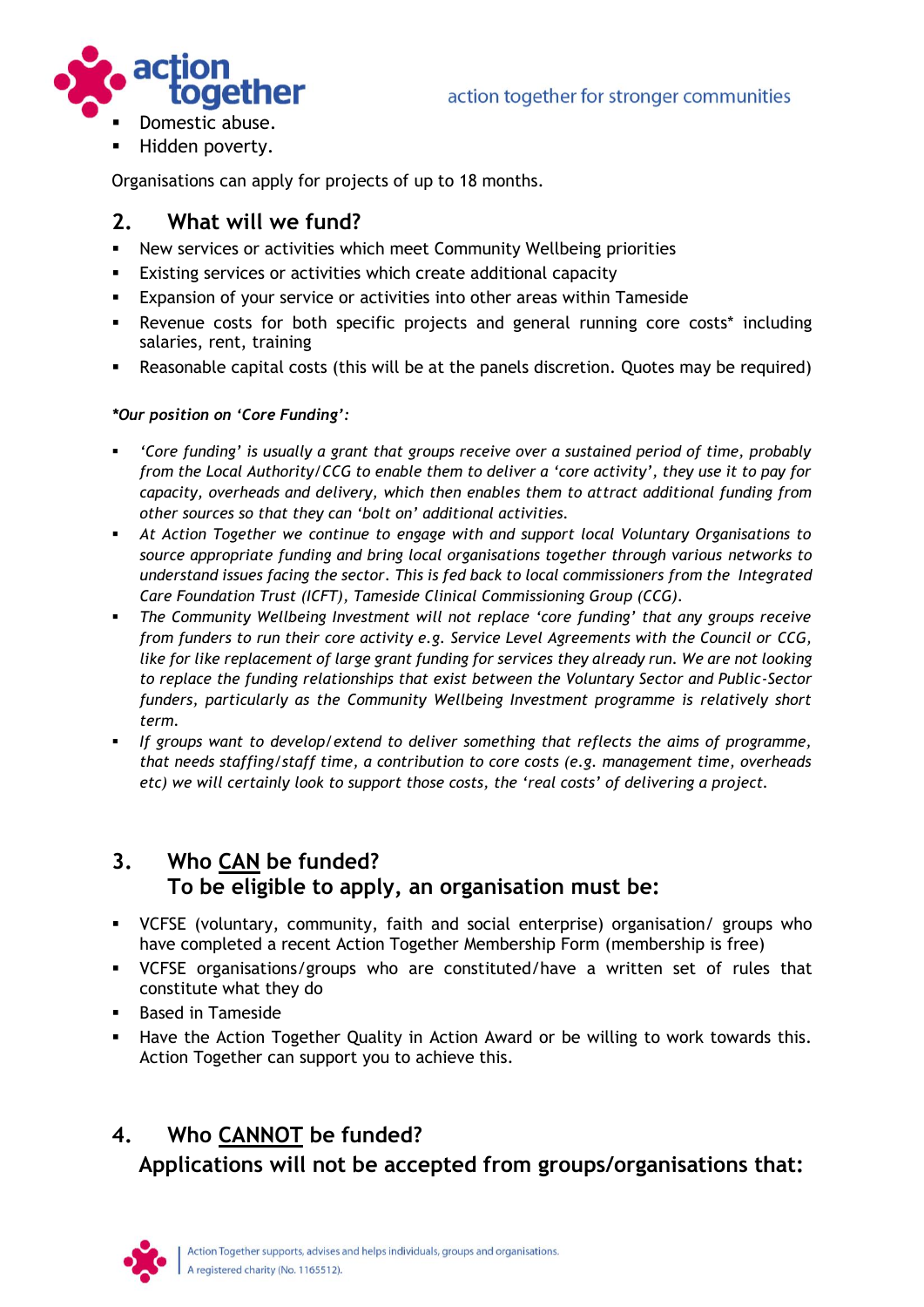#### action together for stronger communities



- Are trading for profit or are statutory services or are intending to redistribute grant awards.
- Are aimed at increasing the membership of a particular Political party.
- Are aimed at the promotion of one/a religious belief or for activities with any religious affiliation.
- **Are not registered with either Companies House or The Charities Commission or are not** evidently working towards this\*. This is only applicable to applications requesting over £5,000.

*\*We can help you to register – please speak to a member of the Community Development Team*

# **5. What CANNOT be funded? You cannot apply for:**

- Activities or travel abroad.
- Seed funding for business start-ups.
- **EXECT** Retrospective costs (i.e. money that's already been spent or project already taken place)
- **•** Sponsorship/fundraising events or contributions to larger/major appeals
- Any activity that does not contribute to the grant themes (identified in the guidance), unlawfully discriminates against people, or is illegal.
- **•** Sponsorship/fundraising events or contributions to larger/major appeals.
- **·** Presents/gifts.
- Major capital requests i.e. building and construction work. The funding can be used to pay for "small capital projects" i.e. improving outside space, improving inside space, buying equipment, but you must demonstrate how it links to the wider project and it should not cost more than 50% of the grant you are requesting.
- Attendance at conferences and mandatory training which groups are required by law to provide.
- **EXEC** Academic or medical research and equipment.

# **6. How do we apply?**

- 1. You will need to complete a [Stage 1 Online Form](http://www.actiontogether.org.uk/civicrm/profile/create?gid=141&reset=1) in the first instance. This should take no longer than 15 minutes. Please note that when completing the stage 1 online form you will need to have your constitution and financial account (e.g. bank statement or income and expenditures sheet) ready to upload. It must be completed in one go. If you log out part way through, your information cannot be retrieved, and you will need to start a new online form.
- 2. If you are eligible at this stage, the investments team will email you a Stage 2 application form for you to complete and email back.
- 3. A Neighbourhood Investment Panel meeting will be held to review your application.
- 4. You will be informed of the decision after 2 weeks of the panel meeting date.

The Community Wellbeing Team have Community Development Officers assigned to local areas who support an asset-based approach to help build capacity of local people and organisations. They can also help and support you with the forms, you can contact them on 0161 339 2345.

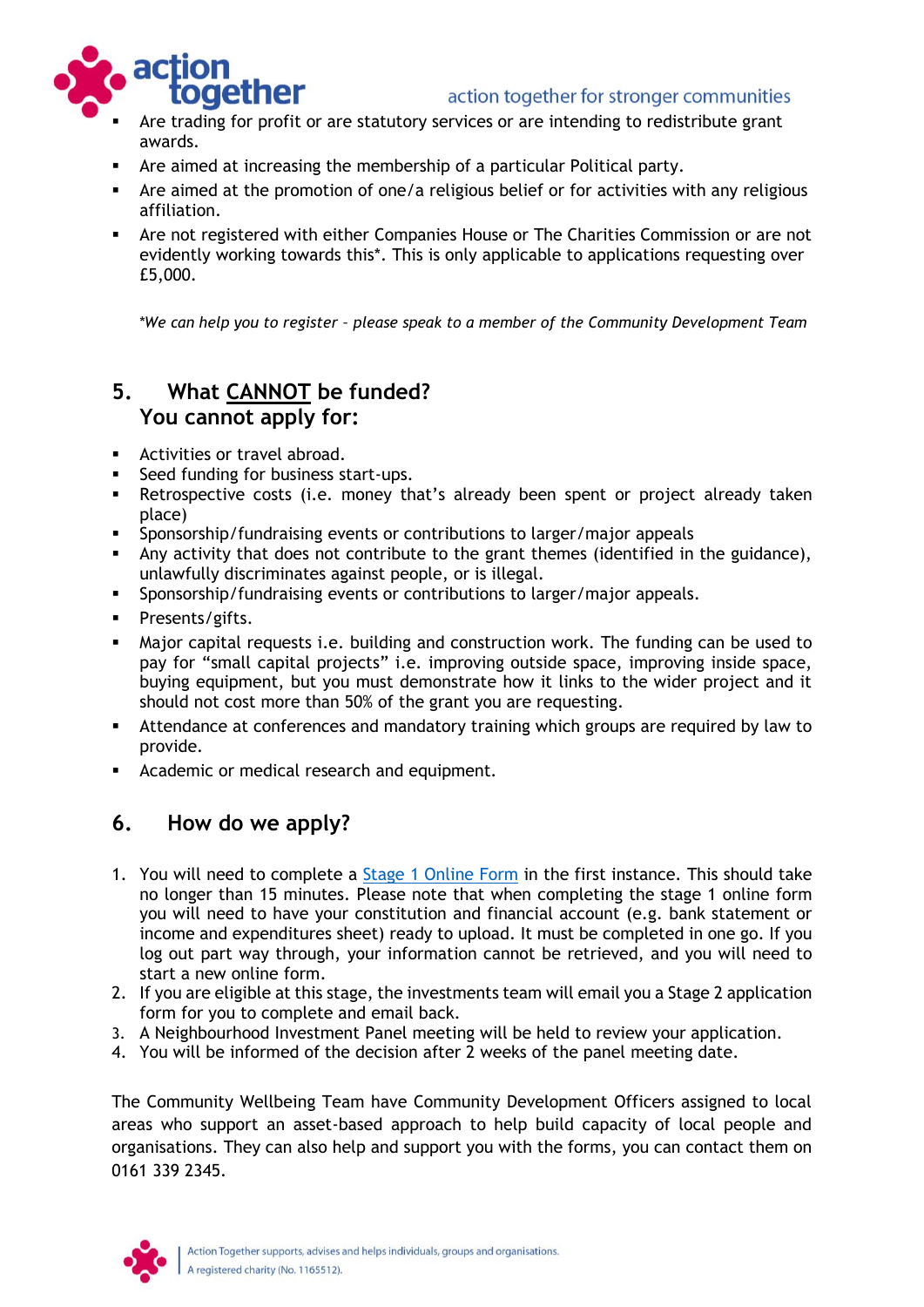



- **Ashton-Under-Lyne** – Roma Hashim or Sian Goodwin

[roma.hashim@actiontogether.org.uk](mailto:roma.hashim@actiontogether.org.uk) or [sian.goodwin@actiontogether.org.uk](mailto:sian.goodwin@actiontogether.org.uk)

- Denton, Audenshaw & Droylsden Chris Moorhouse [chris.moorhouse@actiontogether.org.uk](mailto:chris.moorhouse@actiontogether.org.uk)
- **Stalybridge, Mossley & Dukinfield** Johnathon King [Jonathon.king@actiontogether.org.uk](mailto:Jonathon.king@actiontogether.org.uk)
- **Hyde, Hattersley & Longdendale** Michaelle Lukanu [Michaelle.lukanu@actiontogether.org.uk](mailto:Michaelle.lukanu@actiontogether.org.uk)

# **7. When can we apply?**

The funds will be open in 'rounds'. The first round will be opened on **Tuesday 23rd November 2021 at 00:00** and will close on **Wednesday 22nd December 2021 at 23:59**. The neighbourhood panels will meet in January 2022 to make decisions on applications. Any remaining monies will go forward to an additional round to take place in the summer of 2022.

#### **8. Evaluation process**

- Successful groups will be required to submit a monitoring and evaluation form to show what difference you have made as a result of the project and a case study with feedback from beneficiaries.
- An interim monitoring visit will also be carried out by Action Together staff during the project period.
- Groups must have or are willing to work towards the Action Together Quality in Action Award.
- All groups must be able to provide basic evidence to support how their activity has been delivered. This may include details of accounts, invoices, receipts, photographs, articles, attendance records, evaluation forms and any other relevant documents.

### **9. What if we are unsuccessful?**

Should your application be unsuccessful Action Together may be able to help to identify other possible sources of funding for projects. Please get back in touch with your local Community Development Officer.

# **10. Who makes the overall investment decisions?**

#### **Neighbourhood Investment Partnerships**